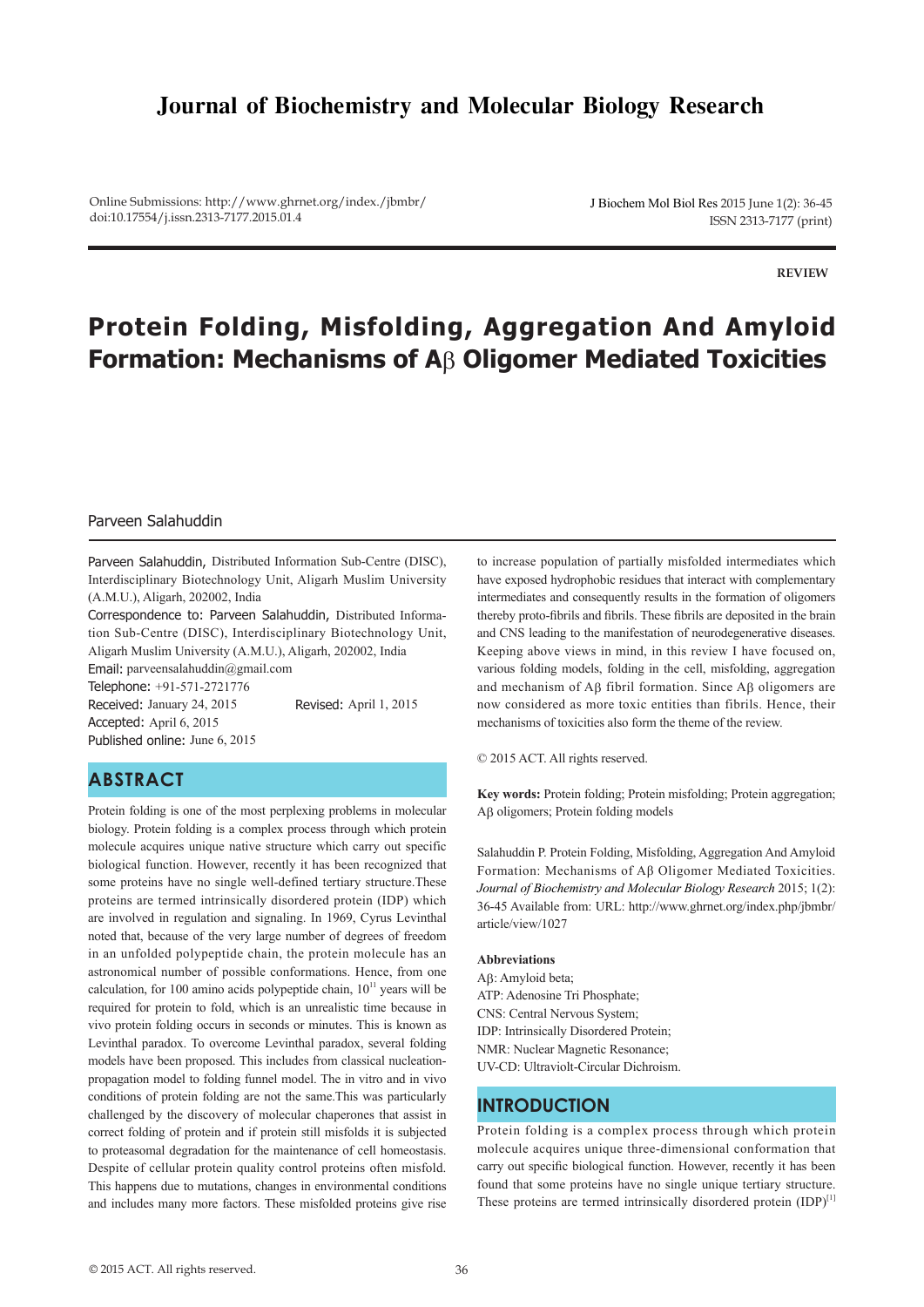which are involved in regulation and signaling. The type of native structure which a protein molecule adopts is specified in its amino acid sequence<sup>[2]</sup>. There are several questions that are related to protein folding. For instance, why should polypeptide chain fold? The answer is eukaryotic cell cannot accommodate 3-4 million different polypeptides if all of them occur in an unfolded state. Besides, unfolded proteins will be subjected to enormous proteolytic degradation hazard. Formation of a crevice or active site in a protein molecule is inconceivable without protein folding. Protein folding may serve as a model for delineating molecular basis of proteinmediated morphogenesis of viruses, subcellular organelles and tissues, because the kind of forces that are believed to be involved in the self-assembly processes are the same as those that hold different segments of the polypeptide chain together in the native state<sup>[3]</sup>. Protein folding has also applications in genome research, in the understanding of different pathologies and in the design of novel proteins with special function.

 In 1969, Cyrus Levinthal noted that, because of the very large number of degrees of freedom in an unfolded polypeptide chain, the protein molecule has an astronomical number of possible conformations. Hence, for 100 amino acids polypeptide chain if we assume only two possible conformations for each residue, then there are  $10^{30}$  possible conformations for the polypeptide chain. If only 10-11 second is required to convert one conformation into another, a random search of all conformations would require  $10<sup>11</sup>$ years,which is an unrealistic time because in vivo protein folding occurs in seconds or minutes. This is known as Levinthal paradox. To overcome Levinthal paradox, several folding models have been proposed. This includes from classical nucleation-propagation model, nucleation condensation model, stepwise sequential and hierarchical folding model, framework model, modular model, diffusion-collision model, hydrophobic collapse model, jigsaw puzzle model and folding funnel model. Currently, folding funnel model has replaced all other models of protein folding. The folding funnel model is represented in terms of energy landscape and describes both thermodynamic and kinetic aspects of the transformation of an ensemble of unfolded protein molecules to a predominantly native state. Various types of interactions are involved in protein folding including hydrophobic interaction, hydrogen bonding, van der Waal's interaction and electrostatic interactions. Research has shown that main chain hydrogen bond plays a keyrole in protein unfolding and folding<sup>[4-6]</sup>. This is supported by the findings that hydrogen bond plays an important role in unfolding of β-catenin<sup>[7]</sup>. Traditionally, disruption of hydrophobic interactions instead of hydrogen bonds has been thought to be the most important cause of protein denaturation.

 The competition between productive folding and aggregation is a fundamental feature of folding in cells. When proteins misfold specialized proteins known as molecular chaperones assist in the refolding of misfolded proteins and if protein still persists in misfolded state it is subjected to proteasomal degradation for the maintenance of cell homeostasis. Despite of cellular protein quality control, proteins often misfold in the cell. This occurs because of dominant-negative mutations, from changes in environmental conditions (pH, temperature, protein concentration), error in posttranslational modifications, increase in the rate of degradation, error in trafficking, loss of binding partners and oxidative damage. All of these factors can act either independently of each other or simultaneously $[8]$ . Misfolded proteins are associated with many diseases (Table 1). A number of in vitro and in vivo experiments have lead to the conclusion that especially partially unfolded or misfolded intermediates are prone to aggregation, in particular at

#### Salahuddin P. Protein folding, misfolding and aggregation

high peptide concentrations<sup>[9-13]</sup>. Besides this, natural mutations that decrease the net charge or increase the hydrophobicity and β-sheet propensity of a polypeptide chain can also result in the formation of partially misfolded intermediates. Such partially unfolded/misfolded intermediates are populated under denaturing conditions. Contrary to this belief, recent studies have shown that denaturation of IDP Osteopontin (OPN), lead to formation of extended, random coil-like conformation and stable, cooperatively many folded conformation<sup>[14]</sup>. Further, these IDPs are associated with human diseases, including cancer, cardiovascular disease, amyloidoses, neurodegenerative diseases, and diabetes. According to Uversky hypothesis: interconnections among intrinsic disorder, cell signaling, and human diseases suggest that protein conformational diseases may occur not only from protein misfolding, but also from misidentification, missignaling, and unnatural or nonnative folding. Thus, reducing the capability to recognize proper binding partners thereby leading to the formation of aggregate[15].

 The intermediate including partially misfolded intermediates aggregate by interacting with complementary intermediate through exposed hydrophobic residues and form oligomers and consequently, protofibrils and fibrils. These intermediates do not cross polymerize or aggregate. These amyloid fibrils accumulate as amyloid deposits in the brain and central nervous system in Alzheimer's disease (AD), Prion disease, Parkinson's disease (PD) and Amylo lateral Sclerosis (ALS). Amyloid-like fibrils display many common features including a core cross-β-sheet structure in which continuous β-sheets are formed with β-strands running perpendicular to the long axis of the fibrils[16]. These amyloid fibrils typically consist of 2-6 unbranched protofilaments of 2-5 nm in diameter which are associated laterally or twisted together to form fibrils of 4-13 nm diameter<sup>[17-19]</sup>. These fibrillar aggregates bind dyes such as congo red and thioflavin-T and give rise to birefringence and fluorescence respectively.

Recently, Sambashivan and colleagues<sup>[20]</sup> have proposed that fibrils contain native-like structure possessing biological activity based on the model of domain-swapped functional units of RNase. These fibrils contained native like carboxy-terminal β-strand and core domain. The spine of the fibril exists as twisted pair of interdigitated, antiparallel β-sheets formed by the Q10 insertions, suggesting that protein refolding is not required to create fibrils. In a similar vein, it was shown that at physiological pH, human pancreatitis-associated protein form fibrillar aggregates that contained native-like structure<sup>[21]</sup> unlike fibrillar species which adopt cross-beta sheet structure. For transthyretin (TTR) the solvent accessibility of the fibrils were compared with the native TTR crystal structure and the result showed that TTR fibrils retained native-like structure<sup>[22]</sup>. Thus, these studies suggest that amyloid-beta fibrils often possess native like structure.

| Table 1 Protein misfolding diseases. |                                             |                     |
|--------------------------------------|---------------------------------------------|---------------------|
| <b>Disease</b>                       | Protein                                     | Location of folding |
| Huntington's disease                 | Huntingtin                                  | Cytosol             |
| Cystis fibrosis                      | Cystis fibrosis<br>trans-membrane regulator | ER                  |
| Sickle cell anaemia                  | Haemoglobin                                 | Cytosol             |
| $\alpha$ 1-Antitrypsin deficiency    | $\alpha$ 1-Antitrypsin                      | <b>FR</b>           |
| Phenylketonuria                      | Phenyalalanine hydroxylase                  | Cytosol             |
| Tay-Sach disease                     | β-Hexoseaminidase                           | ER                  |
| Alzheimer's disease                  | Amyloid β-peptide/tau                       | <b>FR</b>           |
| Parkinson's disease                  | $\alpha$ -Synuclein                         | Cytosol             |
| Scrapie Creutzfeldt-Jakob<br>disease | Prion protein                               | ER                  |
| <b>Familial Amyloidoses</b>          | Transthyretin/lysozyme                      | <b>FR</b>           |
| Catracts                             | Crystallin                                  | Cytosol             |
| Cancer                               | p <sub>53</sub>                             | Cytosol             |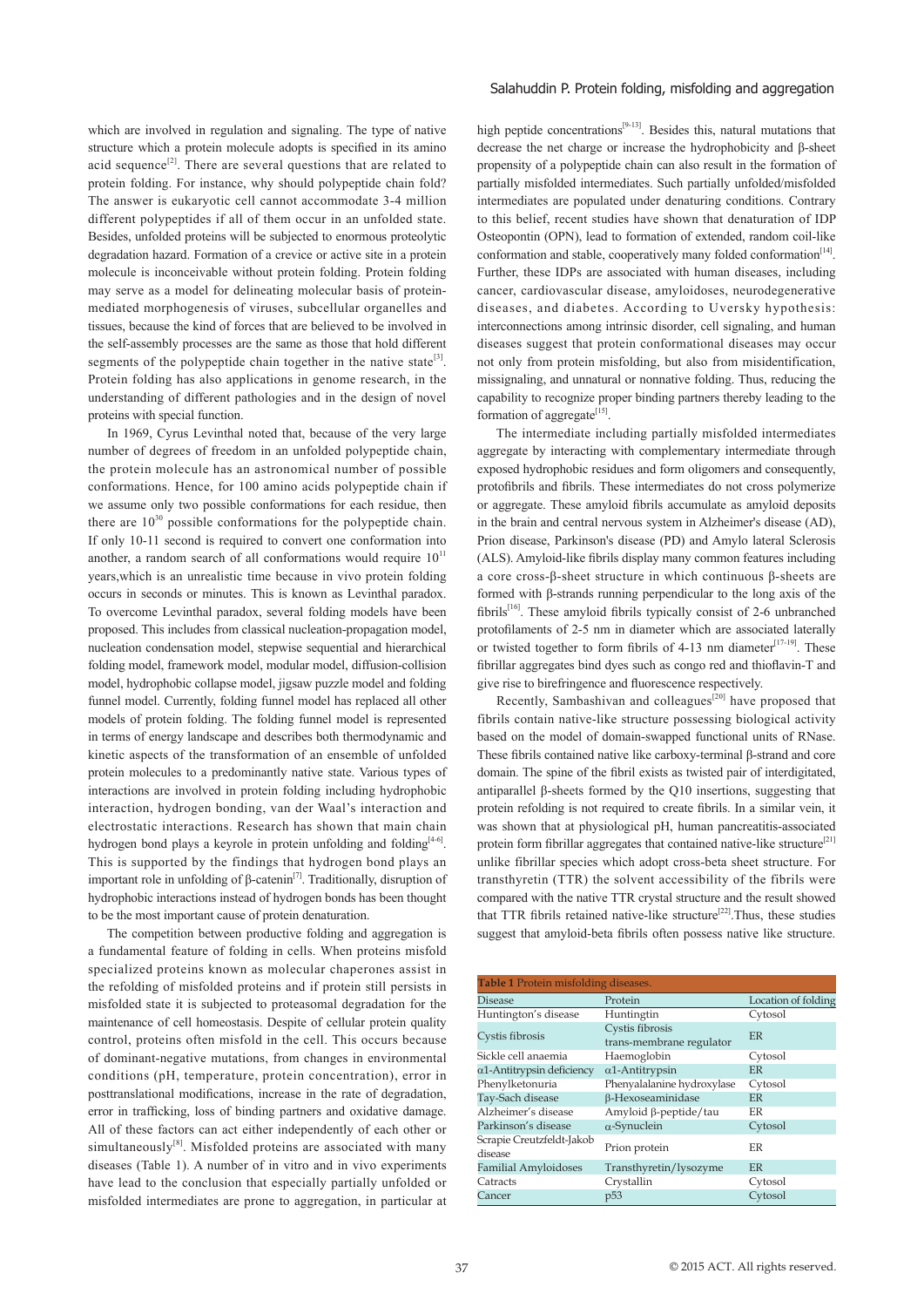Until the end of 1990s, studies have shown that the amyloid fibrils were the main toxic species in amyloid plaques. These findings were not validated until then. However, at the end of the 1990s the attention shifted to the cytotoxicity of amyloid fibril precursor: amyloid oligomers<sup>[23]</sup>. This was confirmed by the severity of cognitive impairment in Alzheimer's disease which appears to better correlate with the levels of oligomeric species of Aβ rather than with the amount of fibrillar deposits<sup>[24]</sup>. Therefore, amyloid oligomers are now considered as important key players of amyloid cytotoxicity. Later on, more amyloid oligomers were discovered and were implicated in the neurodegenerative diseases thus supporting amyloid oligomer as main culprit behind toxicity<sup>[25]</sup>. Keeping above views in mind, in this review current knowledge of protein folding including various folding models and protein folding in the cell have been discussed. Moreover, the mechanism of amyloid fibril formation and mechanisms of Aβ oligomer mediated toxicities have also been discussed.

### **PROTEIN FOLDING MODELS**

Several different folding models arising from theoretical considerations<sup>[26]</sup>, folding simulations, or experimental observations $^{[27]}$ , have been proposed to overcome Levinthal paradox. Among them, classical nucleation-propagation model suggests that helix-coil transition involves nucleation step followed by a rapid propagation, the limiting step being the nucleation process. More recently, a nucleation condensation model, different from the classical one, has been proposed by Fersht<sup> $[28]$ </sup>. According to this model, weak local nucleus are formed which is stabilized by long range interactions. The stepwise sequential and hierarchical folding model suggests that several stretches of secondary structures are formed and assemble at different levels following a unique route<sup>[27,29]</sup>. In this model, the first event is nucleation consequently the secondary structures are formed that associate to generate supersecondary structures, then domains and eventually monomer. The framework model assumes that the secondary structure is formed in an early step of folding, followed by the formation of tertiary structure, emphasizing the role of short range interactions in directing the folding process<sup>[30]</sup>. A modular model of folding was proposed based on the three-dimensional structures of proteins. This model assumes that not only domains, but also subdomains can serve as folding units which fold independently of each other forming structural modules that assemble to yield the native protein<sup>[31,32]</sup>. The diffusion-collision model of folding<sup>[33]</sup> suggests nucleation occurs simultaneously in different regions of the polypeptide chain generating microstructures which diffuse, associate and coalesce to form substructures with a native-like conformation that eventually give rise the native protein structure. The hydrophobic collapse model implies that in the first step, polypeptide chain collapses via long range hydrophobic interactions followed by the formation of secondary structure and consequently tertiary structure. Later, Dill and co-workers proposed that stretches of secondary structures are formed simultaneously with the hydrophobic collapse and consequently native protein structure is formed<sup>[34]</sup>. The jigsaw puzzle model was introduced in 1985 by Harrison and Durbin<sup>[35]</sup>. This model supports the existence of multiple folding routes to reach a single native state.

# **DETECTION AND CHARACTERIZATION OF INTERMEDIATES IN PROTEIN FOLDING**

The unfolding-refolding transition under equilibrium has often been treated as a two-state mechanism. This implies that transition of the native to the denatured state is an "all-or- none" process that involves only two conformational states, the native and denatured states which are significantly populated. Further, if at all any intermediate state exists; it exists transiently and poorly populated under equilibrium conditions. However, existence of intermediates has been shown from kinetic studies for most proteins even for proteins showing two-state mechanism. These experimental evidences prove the occurrence of intermediates in the folding pathway. The structural characterization of such intermediates is a prerequisite to solving the folding problem. Two major obstacles are encountered in characterizing these species: high cooperativity of the transition and rapidity of the process, especially in the early steps of protein folding. Nevertheless, using improved methods it is possible to detect intermediates, for instance during the refolding of disulfide-bridged proteins like lysozyme<sup>[36]</sup> and bovine pancreatic trypsin inhibitor  $(BPTI)^{[37,38]}$ . An elegant method using differential chemical labeling has been elaborated by Ghélis<sup>[39]</sup> and applied to the refolding of elastase. In the past decades, substantial technological advances have been made to characterize intermediates, particularly by stopped-flow mixing devices coupled to circular dichroism, and NMR using rapid hydrogen-deuterium exchange associated with a mixing system allowing for the pulse labeling of transient species. This method is highly informative, yielding residue-specific information<sup>[40-42]</sup>. Classical rapid mixing techniques such as stopped-flow, continuous flow and quenched-flow are limited to the millisecond time scale, thus preventing analysis of the early events occurring within the initial burst phase of protein folding. In spite of this, recently technical advances in kinetic studies have been made in characterizing these intermediate $[43]$ . For example, sub millisecond mixing techniques have been developed for studying the early steps of folding of cytochrome c.

### **Studies have shown that protein folding involves three common stages:**

1. Initially, the unfolded protein collapses to more compact state containing substantial nonpolar surfaces and secondary structure. This species has little thermodynamic stability and encompasses an ensemble of conformations which are in dynamic equilibrium and may contain non-native structure. This stage occurs in less than 5 ms and, transition maybe noncooperative in nature.

 2. The next phase involves further development of secondary and the beginnings of specific tertiary structure throughout the protein molecule showing measurable stability. In this step, subdomains are formed that are yet to be properly docked..Further, in these intermediate steps, substrate or ligand-binding sites are formed in protein molecules. For example, in  $\alpha$ -lactalbumin, Ca<sup>2+</sup>-binding sites appear before completion of the native structure<sup>[44]</sup>. The packing is not as tight as is ultimately found in the native conformation, suggesting that the side chains are in general more mobile This stage, which may consist of more than single kinetic step and occurs in the 5-1,000 ms time range.

 3. In the final steps of protein folding, precise ordering of the elements of secondary structure, the correct packing of the hydrophobic core, the correct domain pairing in multidomain proteins, the reshuffling of disulfide bonds, cis-trans proline isomerization occur before the formation of the native structure.

# **MOLTEN-GLOBULE, PRE-MOLTEN GLOBULE AND DRY-MOLTEN GLOBULE INTERMEDIATES**

Kinetic refolding experiments in vitro as well as theoretical calculations suggest that protein folding is a sequential hierarchical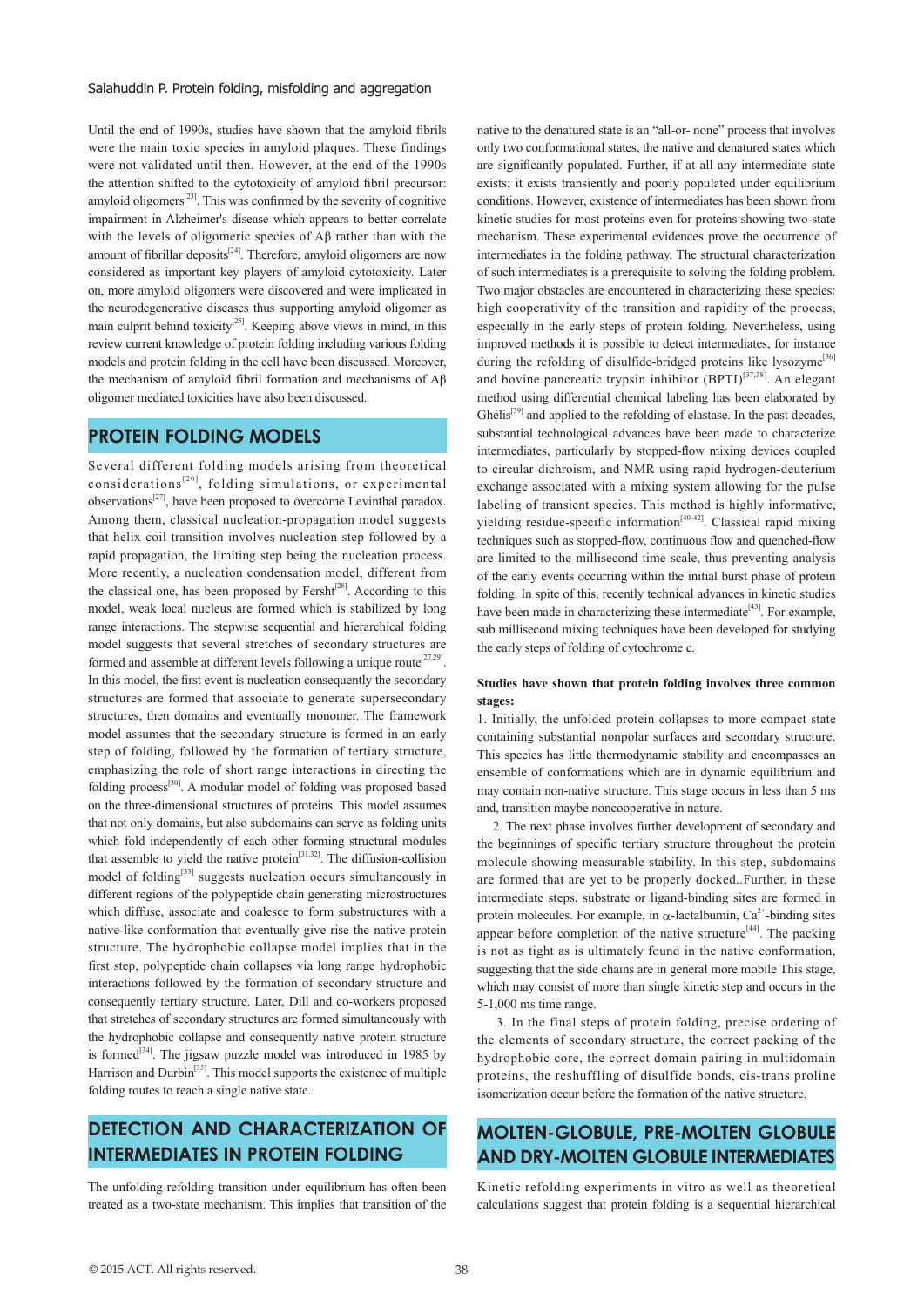process<sup>[45]</sup>, with the existence of early stable species with a high content of secondary structures. These secondary structures were coined as molten globule by Ohgushi and Wada<sup>[46]</sup>. The characteristic features of the 'molten globule' state are: (i) It contains extensive secondary structure; (ii) It has loose tertiary contacts without tight side-chain packing; (iii) It is less compact than the native state; (iv) It is more compact than the unfolded state<sup>[47]</sup>; (v) It contains an accessible hydrophobic surface which binds hydrophobic dye aniline naphthalene sulfonate. Since the tertiary structure is not stabilized, therefore near UV-CD spectra is not detected. The formation of a molten globule as an early folding intermediate has been reported for several proteins including  $\alpha$ -lactalbumin, carbonic anhydrase, ß-lactamase, and the α- and ß2- subunits of tryptophan synthase, bovine growth hormone, and phosphoglycerate kinase<sup>[48-50]</sup>

 An intermediate state has been identified that precedes the molten globule state[49,51]. This species is less compact than a molten globule, contains significant amount of secondary structure contents which are smaller than that of a molten globule, and displays hydrophobic regions accessible to a solvent. This intermediate state has been called a pre-molten globule by Jeng and Englander<sup>[52]</sup> and has been observed during the cold denaturation of ß-lactamase, carbonic anhydrase, and also during the refolding of several proteins<sup>[53]</sup>. Since these transient intermediate states are formed within the dead-time of a stopped flow device. Thus, it is possible that their formation might be preceded by an earlier folding step.

 Recently, dry molten globule intermediates have been discovered, which exists in expanded state lacking appreciable solvent in which side chains unlock and gain conformational entropy, while liquidlike van der Waals interactions persist. The dry molten globule does not bind hydrophobic dye aniline naphthalene sulfonate. Currently, research has shown that four different proteins form dry molten globules as the first step of unfolding, suggesting that such an intermediate may be commonplace in both folding and unfolding<sup>[54]</sup>. Discovery of dry molten globule intermediates has major implications for future experimental work on the mechanism of protein folding.

# **THE ENERGY LANDSCAPE AND THE FOLDING FUNNEL MODEL**

The folding funnel model has evolved from both experiment and theory through the use of simplified mechanical models that benefit from the concept of folding funnel introduced by Wolynes and coworkers<sup>[55]</sup>. The model is represented in terms of an energy landscape and describes both thermodynamic and kinetic aspects of the protein folding. A folding funnel is a simplified 2D representation of the very high-dimensional conformational space that is accessible to the polypeptide backbone during folding<sup>[56]</sup>. The broad top of funnel shows vast number of conformations present in the soluble denatured state, the narrow bottom of the funnel represents the unique native structure of the protein. The separation between the top and bottom of the funnel represents other energy contributions (chain enthalpy, solvent entropy and enthalpy) to each chain conformation. Starting from the ensemble of unfolded conformations the folding funnel allows several pathways that proceed to the global free energy minimum corresponding to the native structure. As the chain folds to lower energy conformations, it might also populate intermediate states along the sides of the funnel. These kinetic traps might hinder and/or promote the formation of the native structure depending on their depth, the barriers between the trap and the native conformation, and the rest of the funnel surface. According to the statistical mechanics, the number and depth of local kinetic traps

on the funnel landscape represent the degree of frustration of the polypeptide sequence<sup>[57]</sup>. Current folding funnels cannot, however, account the behavior of most polypeptide chains under physiological conditions. Although the model starts with all possible initial conformations at the top of the funnel, they describe the folding behavior of only single polypeptide chain at infinite dilution. They do not consider intermolecular collisions between partially folded chains which is intrinsic feature of actual folding processes leading to self-association. Because misfolding is often associated with self-association, polymerization or aggregation, the funnel models cannot account for the aggregation behavior of many proteins<sup>[58,59]</sup>. However, in folding funnel diagrams, an off-pathway aggregation reaction can be incorporated as second 'aggregation' funnel<sup>[60]</sup>. Like intramolecular folding, in aggregation the association of two or more non-native protein molecules is largely driven by hydrophobic forces and primarily results in the formation of amorphous structures (Figure 1)<sup>[61]</sup>. Alternatively, aggregation can lead to the formation of highly ordered, fibrillar aggregates called amyloid (Figure 1).

 These results are restricted to a subset of proteins under physiological conditions. Thus, energy landscape metaphor provides a conceptual framework for understanding two-state and multistate kinetics, misfolding and aggregation process. Energy landscape ideas also have allowed successful development of protein structure prediction algorithms $^{[62]}$ .



**Figure 1** Energy landscape scheme of protein folding and aggregation. The purple surface shows the multitude of conformations 'funneling' to the native state via intramolecular contacts and the pink area shows the conformations moving toward amorphous aggregates or amyloid fibrils via intermolecular contacts. Both parts of the energy surface overlap. Celltoxic oligomers may occur as off-pathway intermediates of amyloid fibril formation (reproduced with permission).

### **PROTEIN FOLDING IN THE CELL**

The main rules that govern protein folding have been mainly deduced from in vitro studies. The in vitro refolding is considered as a good model to understand the mechanisms by which a nascent polypeptide chain acquires the three dimensional structure in the cell. However, the intracellular environment is highly crowded containing about 300-400 mg/mL of macromolecules<sup>[63]</sup> which differs markedly from that of the test tube where low protein concentrations are used for carrying out protein folding-unfolding transition. Under these in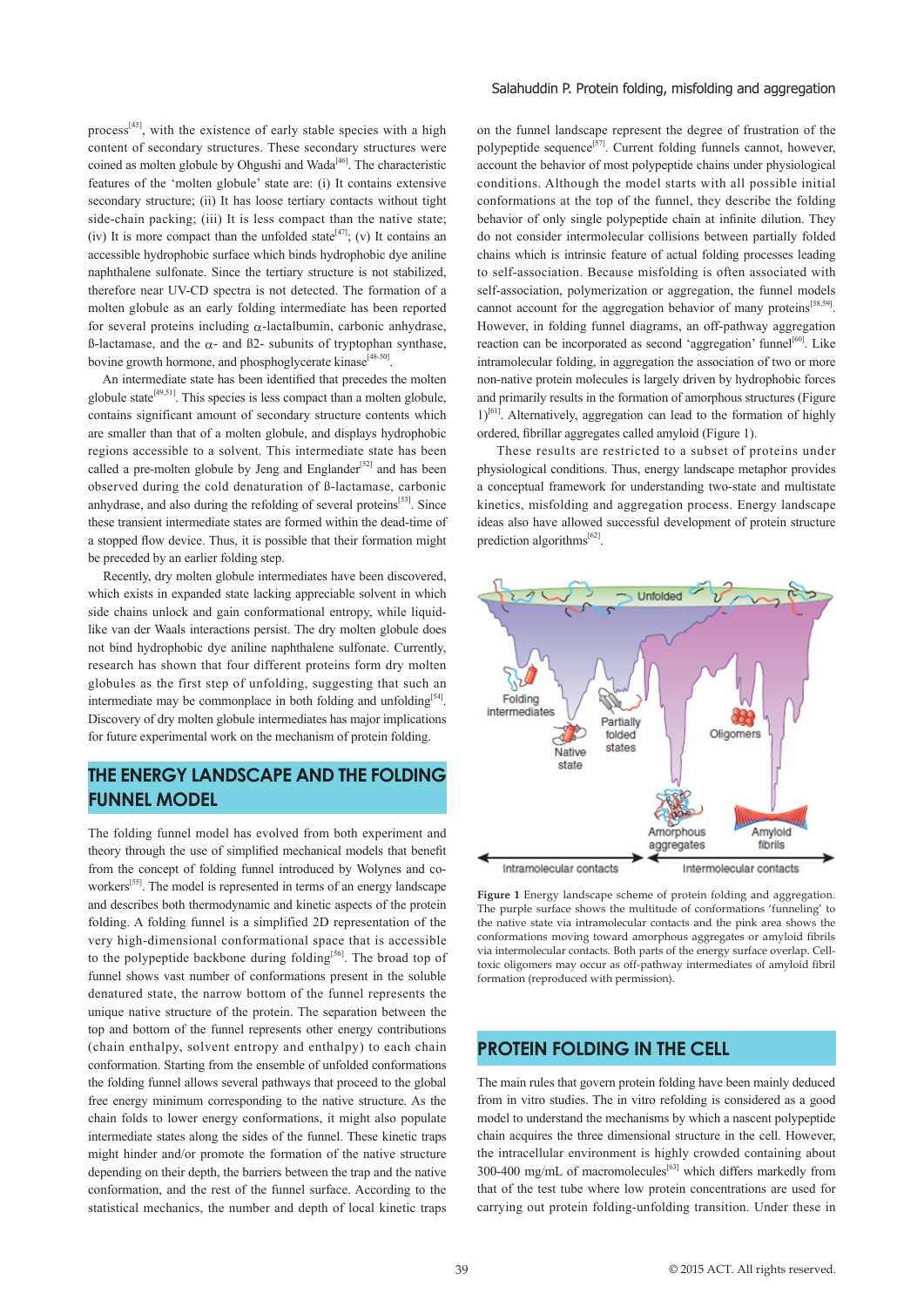vitro and in vivo conditions, do the same mechanisms account for protein folding? This question has been particularly challenged by the discovery of molecular chaperones in 1987. These molecular chaperones are nanomachines that catalytically unfold misfolded and alternatively folded proteins<sup>[64]</sup>. Molecular chaperones and their associated co-chaperones are essential in health and disease as they are key facilitators of protein folding, quality control and function. The HSP70 and its co-chaperones have been recognized as potent modulators of inclusion formation and cell survival in cellular and animal models of neurodegenerative disease. Now, it has also become evident that the HSP70 chaperone machine functions not only in folding, but also in proteasome mediated degradation of neurodegenerative disease Thus, there has been a great deal of interest in the potential manipulation of molecular chaperones as a therapeutic approach for many neurodegenerations. Most recently, mutations in several HSP70 co-chaperones and putative co-chaperones have been identified as causing inherited neurodegenerative and cardiac disorders, directly linking the HSP70 chaperone system to human disease<sup>[65]</sup>. The molecular chaperones GroEL/GroES also accelerate the refolding of a multidomain protein by modulating on-pathway intermediates<sup>[66]</sup>. Now more than 20 protein families have been identified as molecular chaperones, the heat-shock protein Hsp 70 (Dnak in Escherichia coli), and Hsp40 (DnaJ in E.coli) show little or no specificity for the proteins they assist.

 Molecular chaperones assist in the folding of protein by two different mechanisms. In the first mechanism, small chaperones bind transiently to small hydrophobic regions of nascent polypeptide chains thereby prevent aggregation and premature folding. This binding and release by some, but not all, small molecular chaperones is regulated in a complex ATP-dependent pathway. Contrarily, in the second mechanism large chaperones such as the GroEL-GroES system in prokaryotes or TriC in eukaryotes completely sequester the non-native proteins in a central cage. This cage is formed by the heptameric double ring of GroEL and is capped by GroES to prevent the premature release of the folding protein. This cage is large enough to accommodate protein molecules up to about 70kDa. The Figure 2 shows the GroEL reaction cycle<sup>[67]</sup>. Briefly, the non-native protein binds to the apical domains of the upper ring of GroEL-GroES. Consequently, ATP and GroES bind to the ring and sequester the protein. The binding of GroES induces a large conformational change in GroEL and ATP hydrolysis induces a conformational change in the bottom ring allowing it to bind a misfolded protein. This promotes subsequent binding of ATP and GroES in the lower ring, disrupting the upper complex and ejecting GroES and releasing the protein. If the protein does not attain the native state, it is subjected to a new cycle. The hydrolysis is required in some cases for the release of the protein.



Figure 2 The GroES-GroEL cycle according to Wang and Weissman<sup>[67]</sup>. Inf is the unfolded protein, N the folded one. A is the apical domain (in blue) which binds the unfolded protein and GroES; I is the intermediate domain (in red) and E is the equatorial domain (in magenta) which binds and hydrolyzes ATP (reproduced with permission).

 Thus, molecular chaperones transiently associate with nascent misfolded proteins; therefore play an important role in preventing improper folding and aggregation. Infact they do not interact with native proteins. They bind non-native proteins through hydrophobic interactions. They do not carry code for directing a protein to adopt a structure different from that dictated by the amino acid sequence. Therefore, the role of molecular chaperones is to assist protein folding in vivo without violating the Anfinsen's postulate. They also increase the yield but not the rate of folding reactions; which implies they do not act as catalysts.

 Other accessory molecules also play a helper role in the folding of proteins in vivo. For instance, protein disulfide isomerase, an abundant component of the lumen of the endoplasmic reticulum, catalyzes the formation of disulfide bonds in secretory proteins thereby accelerate the folding process. Another enzyme, peptidylprolyl-cis-trans isomerase, catalyzes the cis-trans isomerization of X-Pro peptide bonds. Consequently, it accelerate the folding process.

# **PROTEIN MISFOLDING, AGGREGATION AND AMYLOID FIBRIL FORMATION**

In protein misfolding, protein molecule is converted into nonnative state. These misfolded proteins are kinetically trapped in local energy minima. Misfolding generally occurs due to dominantnegative mutations, from changes in environmental conditions (pH temperature, protein concentration), error in posttranslational modifications (phosphorylation, advanced glycation, deamidation, etc.), increase in the rate of degradation, error in trafficking, loss of binding partners and oxidative damage<sup>[68]</sup>. These factors can act either independently of each other or simultaneously<sup>[8]</sup>. Misfolded protein or partially folded intermediates have large patches of contiguous surface hydrophobicity and therefore aggregate more readily than native and unfolded state which have hydrophobic amino acid located at the interior core of protein and lie scattered in the polypeptide chain respectively. These partially misfolded intermediates aggregate by interacting with complementary intermediate and consequently give rise to the formation of oligomers thereby proto-fibrils and fibrils. These proteinaceous fibril seeds can therefore serve as selfpropagating agents for the instigation and progression of disease. The alzheimer's disease and other cerebral proteopathies seem to arise from the de novo misfolding and sustained corruption of endogenous proteins, whereas prion diseases can also be infectious in origin<sup>[69]</sup>.

 Recently, several independent lines of studies on different proteins indicate that oligomers might be the most toxic species in the misfolding and aggregation pathway<sup>[70-72]</sup>. This is validated by the findings that early aggregate of Aβ peptides,  $\alpha$  synuclein<sup>[73]</sup>, transthyretin<sup>[74]</sup> lead to the formation of AD, PD and ALS disease<sup>[75,76,73]</sup>. Lack of a direct correlation between the fibrillar plaque density and the severity of the clinical symptoms in patients suffering with AD or PD further justify that early aggregates are more toxic entities<sup>[77]</sup>. Furthermore, when transgenic mouse models were exposed to early aggregates disease-like phenotypes appeared in these mouse<sup>[78]</sup>.

 Both amyloid oligomers and fibrils are formed via a variety of pathways including reversible association of native monomers, aggregation of conformationally altered monomer, aggregation of chemically modified product, nucleation-elongation polymerization and surface induced aggregation $[79]$ . Thus giving rise to diverse fibril structures or polymorphism<sup>[80]</sup>. Additional polymorphisms arise when the same polypeptide chain occurs in a range of structurally different morphologies $^{[79]}$ . Among these fibrillation pathways, nucleationelongation polymerization is generally more accepted (Figure 3).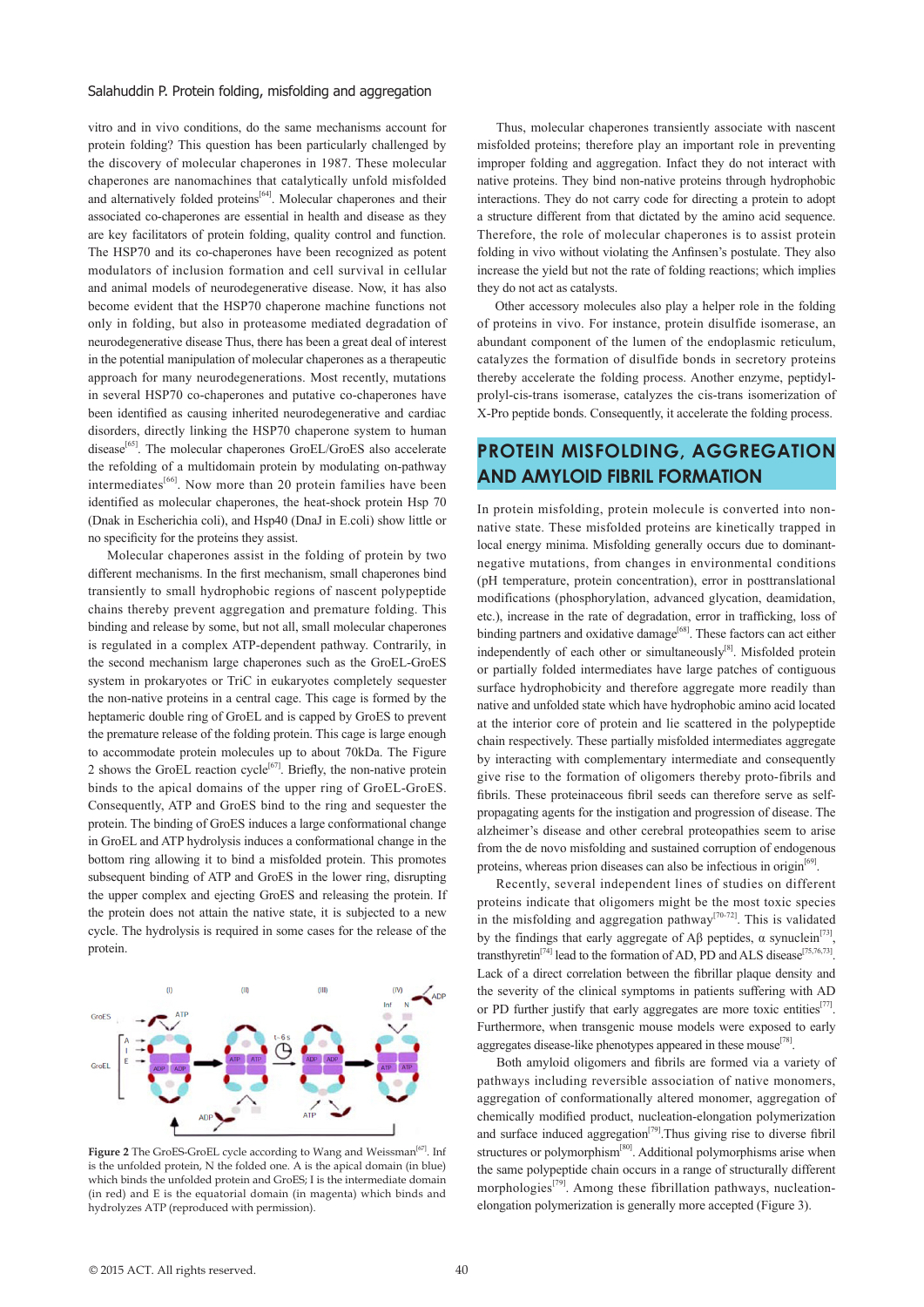

Figure 3 Amyloid aggregation pathway. Adapted from reference<sup>[81]</sup>.

 Therefore in the following passage only this mechanism has been discussed.Briefly, in this mechanism the reaction rate depends on the protein concentration and can be accelerated by the addition of homologous pre-aggregated proteins<sup>[81-86]</sup>. The amyloid aggregation occurs in three consecutive stages: (1) The first stage is thermodynamically disfavored and is known as lag phase where the soluble monomers associate to form nuclei; (2) The second step is exponential phases in which population of these transient nuclei species triggers the polymerization and fibril growth; (3) The third stage is saturation phase in which essentially all soluble species are converted into mature fibrils by associating laterally<sup>[84,87]</sup>.

 The nucleation-elongation aggregation reaction was first described by Oosawa and Asakura<sup>[88]</sup>. According to this model, the lag phase nuclei are in a very unfavorable thermodynamic equilibrium with native monomeric species<sup>[89]</sup>. In nucleation-elongation aggregation reaction, the fibril mass is proportional to the square of the elapsed time consequently no lag phase exists. But actually the scenario is much more complex because nucleation step is catalyzed by preexisting aggregates. Thus, from these pre-existing aggregates initial nuclei are formed, leading to the formation of critical number of aggregates and secondary nucleation pathway.

 The second phase is a growth phase which consists of several steps and is thermodynamically driven[84,87]. In the first step of growth phase, β-sheet oligomers are converted into non-fibrillar β-sheet assemblies or these oligomers are converted into large amorphous aggregates, which undergo structural rearrangement, first, to nonfibrillar β-sheet assemblies and finally to fibrils. In the last step, mature fibrils are formed usually by lateral association.

 Formation of amyloid oligomers and fibril are significantly affected by macromolecular crowding. The major effects being those due to excluded volume and increased viscosity. This is validated by the findings that macromolecular crowding may lead to a dramatic acceleration in the rate of alpha-synuclein aggregation and formation of amyloid fibrils[90].

 Most recently the structures of human brain-derived Aβ fibrils from two patients have been studied<sup>[91]</sup>. The structures of human brain-derived Aβ fibrils were compared with the structures of in vitro Aβ fibrils. Results have shown novel conformational features in Ab40 fibrils from patient I, for instance a twist in residues 19- 23 occur that allows side chains of either F20 or E22 to be buried within the structure, a kink at G33 that allows side chains of I32 and L34 to point in opposite directions and make contacts with different sets of Aβ40 molecules, and a bend in glycine residues 37 and 38. Contrary to this, fibrils formed in vitro by Aβ40 and Aβ42 contain relatively simple strand-bend-strand conformations. The N-terminal is disordered in Aβ40 and Aβ42 whereas Aβ40 fibrils from patient I showed structural order in this region. Analysis of the fibril structure from patients I and II showed differences in both peptide backbone conformation and interresidue interactions, but not overall symmetry. Thus, these data have lead to conclusion that fibrils in the brain may spread from a single nucleation site and that structural variations may correlate with variations in AD<sup>[91]</sup>.

# **MECHANISMS OF A**β **OLIGOMER MEDIATED TOXICITY AT A MOLECULAR LEVEL**

The oligomeric species of Aβ is now considered more pathogenic than amyloid fibril. The Aβ oligomers play an important role in the pathogenesis of Alzheimer diseases.There are several mechanisms by which Aβ oligomer causes toxicity to neuron cell. For instance, increase in membrane conductance or leakage in the presence of small globulomers to large prefibrillar assemblies lead to toxicity to neuron cell<sup>[92,93]</sup>. Studies have shown that formation of discrete ion channels or pores in the membrane is another mechanism that caused toxicities<sup>[94-96]</sup>. Further, changes in the ratio of cholesterol to phospholipids in the membrane alter membrane fluidity and thereby favor aggregation of Aβ The presence of rafts on the membrane may also influence aggregation of  $AB^{[97]}$ . Thus, these data along with other reports have lead to "channel hypothesis"; implicating amyloid peptide channels are involved in ion deregulation leading to the manifestation of neurodegenerative diseases<sup>[98,99]</sup>.

 Once Aβ channels are formed on neuronal membrane, disruption of calcium and other-ion homeostasis may take place resulting in the promotion of numerous degenerative processes, including free radical formation<sup>[100]</sup> and phosphorylation of tau<sup>[101]</sup>, thereby accelerating neurodegeneration. The free radicals also induce membrane disruption; consequently, unregulated calcium influx is amplified which influences the production and processing of APP. Thus, a vicious cycle of neurodegeneration is initiated (Figure  $4$ )<sup>[102]</sup>.

 Contrary to the amyloid channel hypothesis, recent data suggest that homogeneous solutions of amyloid oligomers increase the conductance of artificial lipid bilayers that do not show channel-like properties.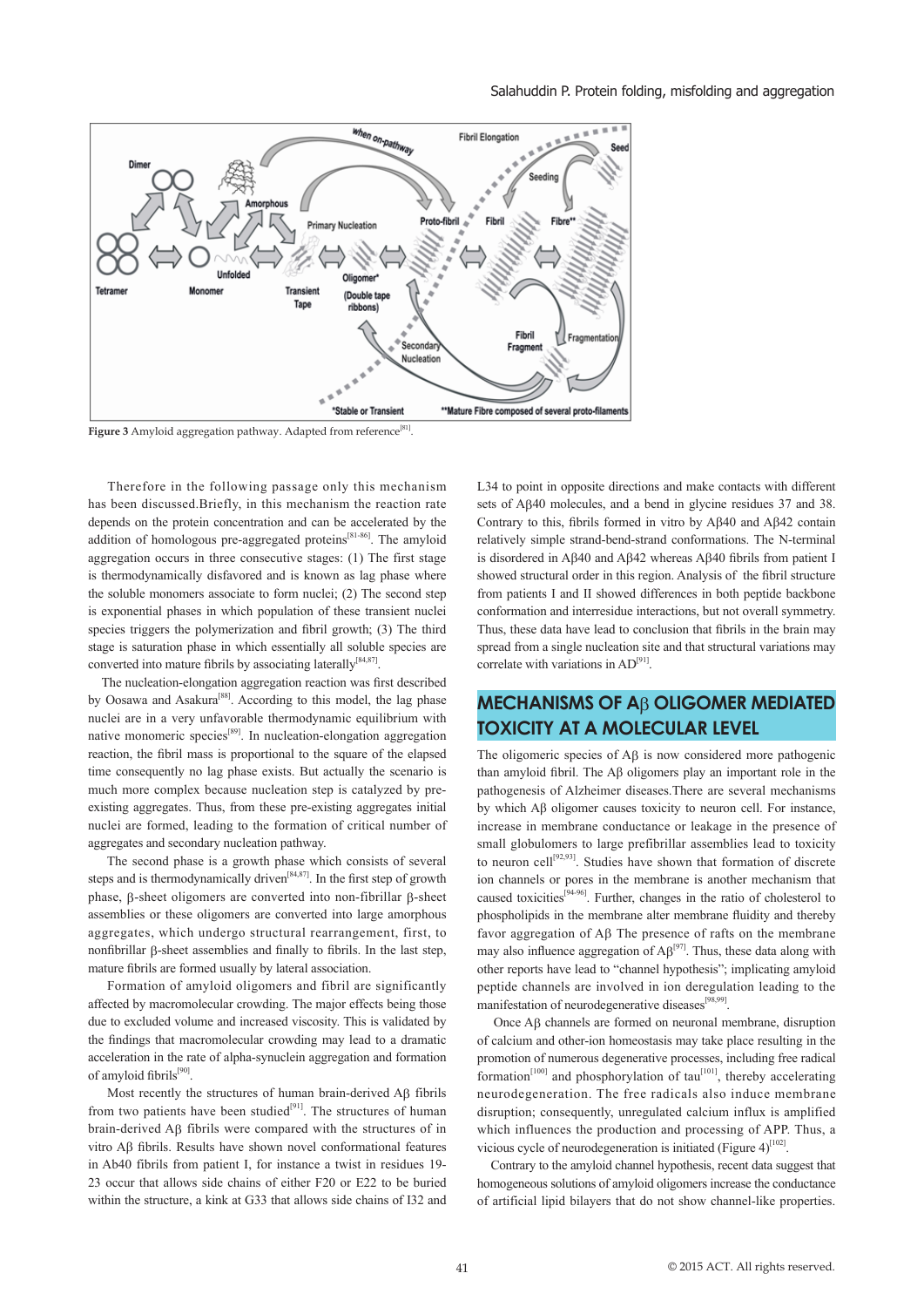

**Figure 4** Membrane incorporation, amyloid channels formation and pathogenesis of Alzheimer's disease. Adapted from reference[102]**.**

These oligomers enhanced ion mobility across the lipid bilayer<sup>[103]</sup> by permeabilizing membrane and this is a common mechanism of pathogenesis in amyloid-related degenerative diseases<sup>[70,104-118]</sup>. Interestingly, studies also suggest that membrane permeabilization caused by amyloid oligomers is due to defects in the lipid bilayer, rather than the formation of discrete proteinaceous pores<sup>[118]</sup>. In accordance with this observation, Demuro et al. have demonstrated that amyloid oligomers lead to increase in  $Ca<sup>2+</sup>$  levels, whereas equivalent concentrations of monomers or fibrils did not<sup>[108]</sup>. These amyloid oligomers disrupt the integrity of both plasma and intracellular membranes in a channel independent<sup>[108]</sup>. Thereby they increased the permeability of the plasma membrane and penetrate cells<sup>[119]</sup> and disrupt intracellular membranes to cause leakage of sequestered  $Ca<sup>2+</sup>$ .

 The extracellular Aβ oligomer also causes toxicity to neuron cells by binding to the cell-surface N-methyl-D-aspartate receptor (NMDAR)[120] and other receptors resulting in synaptic dysfunction and neurodegeneration. Yamamoto and colleagues<sup>[121]</sup> have shown that Aβ oligomers induce nerve growth factor (NGF) receptor-mediated neuronal death. Other reports on neuronal receptor-mediated toxicity mechanisms suggest that Aβ disturbs NMDAR-dependent longterm potentiation induction both in vivo and in vitro thereby causing neurodegeneration.Besides this, Aβ oligomer specifically inhibits several major signaling pathways downstream of NMDAR, including the Ca<sup>2+</sup>-dependent protein phosphatase calcineurin, Ca<sup>2+</sup>/calmodulindependent protein kinase II (CaMKII), protein phosphatase 1, and cAMP response element-binding protein  $(CREB)^{\left[122\right]}$ .

 Lastly, because these species are foreign to host therefore they are likely to trigger inflammatory and apoptotic responses in brain. This is supported by the findings that oligomers and fibrils form of betaamyloid triggers inflammatory and apoptotic responses in human brain and alzheimer's disease mouse model<sup>[123-125]</sup>

### **CONCLUSIONS**

Acquisition of the native three-dimensional structure of protein is one of the most fascinating areas of molecular biotechnology and biochemistry. Consequently, protein folding has been the subject of extensive investigation for the last five decades. To overcome Levinthal paradox several folding models have been discussed. Among them, folding funnel model has replaced all existing folding models. This model is represented in terms of an energy landscape and describes both thermodynamic and kinetic aspects of the transformation of an ensemble of unfolded protein molecules to a predominantly native state. According to this model, there are parallel micropathways, where each individual polypeptide chain follows its own route. Towards the bottom of the folding funnel, the number of protein conformations decreases as does the chain entropy. The second funnel shows the aggregation pathway to amorphous structure and to fibrillar state. Now oligomeic species is considered more toxic species than fibrils. The Aß oligomeric species cause toxicities by several mechanisms including neuron membrane disruption through increase in membrane conductance or leakage in the presence of small globulomers to large prefibrillar assemblies, direct formation of ion channels and by binding to different cell-surface receptors. Thus, by inhibiting these toxic pathways will possibly lead to cure of devasting AD in future. This can be achieved by designing novel inhibitors for these toxic pathways.

### **ACKNOWLEDGEMENTS**

Author acknowledges the facilities of Aligarh Muslim University, Aligarh, 202002, India.

### **CONFLICT OF INTERESTS**

The Author has no conflicts of interest to declare.

### **REFERENCES**

- 1 Uversky VN.Targeting intrinsically disordered proteins in neurodegenerative and proteindysfunction diseases: another illustration of the D(2) concept. Expert Rev Proteomics, 2010; 7: 543-564.
- 2. Anfinsen CB. Principles that govern the folding of protein chains. Science, 1973; 181: 223- 230.
- 3. Salahuddin A. Self-assembly of native protein structure. J Sc Indust Res, 1980; 39: 745-751.
- 4. Bolen DW, Rose GD. Structure and energetics of the hydrogenbonded backbone in protein folding.Annu Rev Biochem, 2008; 77: 339-362.
- 5. Tanford C. Extension of the theory of linked functions to incorporate the effects of protein hydration. J Mol Biol, 1969; 39:539- 544.
- 6. Tanford C.Protein denaturation. Theoretical models for the mechanism of denaturation. Adv Protein Chem, 1970; 24:1-95.
- 7. Hong X, Ning F, Liu H, Zang J, Yan X, Kemp J, Musselman CA, Kutateladze TG, Zhao R, Jiang C, Zhang G.The structural basis of urea-induced protein unfolding in β-catenin.Wang C, Chen Z. Acta Crystallogr D Biol Crystallogr, 2014;70:2840-2847.
- 8. Uversky VN. The triple power of  $D^3$ : protein intrinsic disorder in degenerative diseases. Front Biosci, 2014; 19: 181-258.
- 9. Goldberger RF, Epstein CJ, Anfinsen CB. Acceleration of reactivation of reduced bovine pancreatic ribonuclease by a microsomal system from rat liver. J Biol Chem, 1963; 238: 628-635.
- 10. London J, Skrzynia C, Goldberg ME. Renaturation of Escherichia coli tryptophanase after exposure to 8 M urea. Evidence for the existence of nucleation centers. Eur J Biochem, 1974; 47: 409-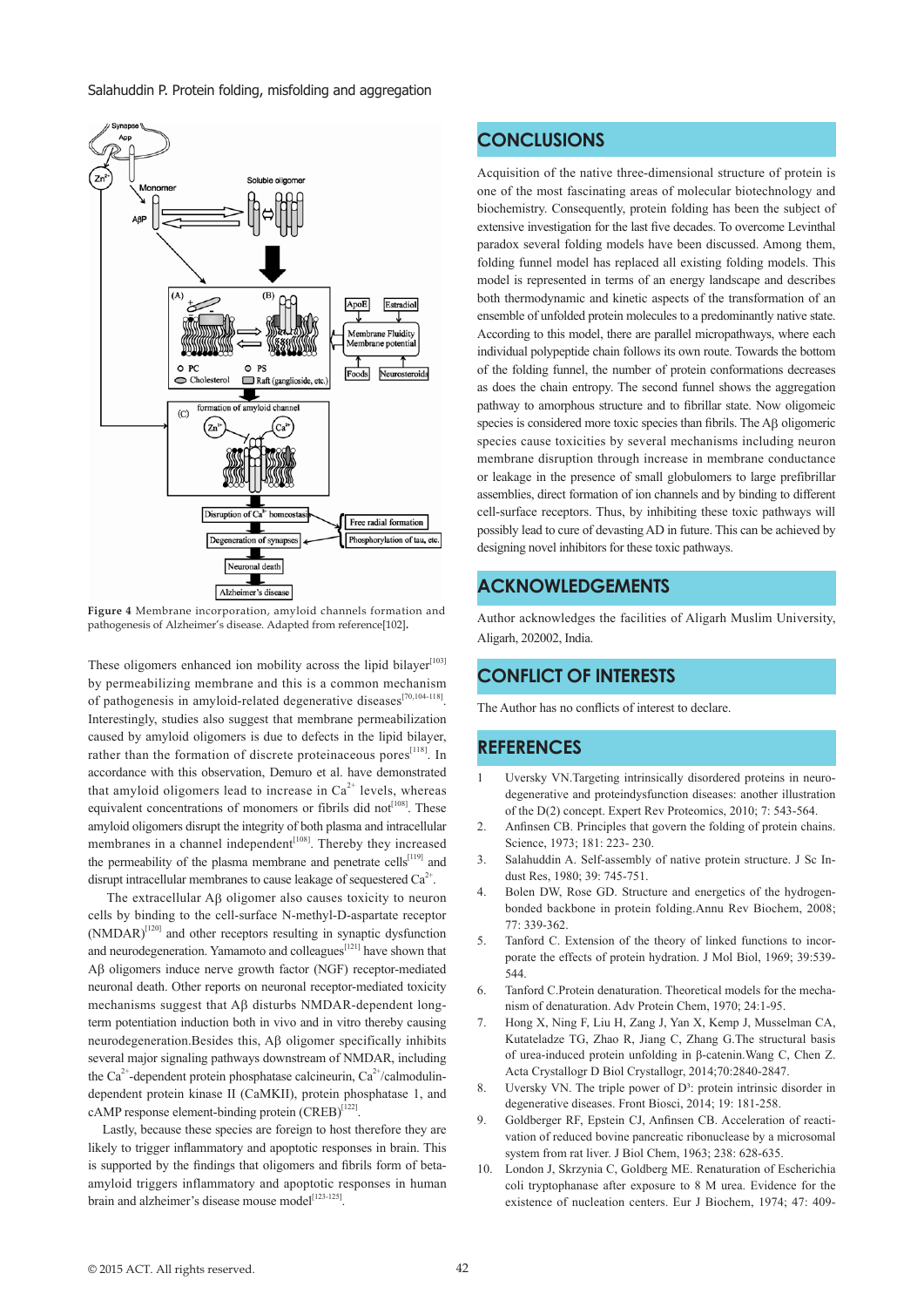415.

- 11. Speed MA, Wang DIC, King J. Multimeric intermediates in the pathway to the aggregated inclusion body state for P22 tailspike polypeptide chains. Protein Sci, 1995; 4: 900-908.
- 12. Mitraki A, King J. Protein Folding Intermediates and Inclusion Body Formation. Nature Biotech, 1989; 7: 690-697.
- 13. Wetzel R. For protein misassembly, it's the"I" decade. Cell, 1996; 86: 699-702.
- 14. Kurzbach D, Platzer G, Schwarz TC, Henen MA, Konrat R, Hinderberger D.Cooperative unfolding of compact conformations of the intrinsically disordered protein osteopontin. Biochemistry, 2013; 52:5167-5175.
- 15. Uversky VN, Oldfield CJ, Dunker AK. Intrinsically disordered proteins in human diseases: Introducing the D2 concept. Annu Rev Biophy Biomol Struct, 2008; 37: 215-246.
- 16. Sunde M, Blake C. The structure of amyloid fibrils by electron microscopy and X-ray diffraction. Adv Protein Chem, 1997; 50: 123-159.
- 17. Serpell LC, Sunde M, Benson MD, Tennent GA, Pepys MB, Fraser PE.The protofilament substructure of amyloid fibrils. J Mol Biol, 2000; 300:1033-1039.
- 18. Bauer HH, Aebi U, Häner M, Hermann R, Müller M, Merkle HP. Architecture and polymorphism of fibrillar supramolecular assemblies produced by in vitro aggregation of human calcitonin. J Struct Biol, 1995; 115: 1-15.
- 19. Saiki M, Honda S, Kawasaki K, Zhou D, Kaito A, Konakahara T, Morii H. Higher-order molecular packing in amyloid-like fibrils constructed with linear arrangements of hydrophobic and hydrogen-bonding side-chains. J Mol Biol, 2005; 348: 983-998.
- 20. Sambashivan S, Liu Y, Sawaya MR, Gingery M, Eisenberg D. Amyloid-like fibrils of ribonuclease A with three-dimensional domain-swapped and native-like structure. Nature, 2005;437:266- 269.
- 21. Ho MR, Lou YC, Lin WC, Lyu PC, Huang WN, Chen C.Human pancreatitis associated protein forms fibrillar aggregates with a native-like conformation, 2006; 281:33566-33576.
- 22. Olofsson A, Sauer-Eriksson AE, Ohman A. The solvent protection of alzheimer amyloid-beta-(1-42) fibrils as determined by solution NMR spectroscopy. J Biol Chem, 2006; 281:477-483.
- 23. Lambert MP, Barlow AK, Chromy BA, Edwards C, Freed R, Liosatos M, Morgan TE, Rozovsky I, Trommer B, Viola KL, Wals P, Zhang C, Finch CE, Krafft GA, Klein WL. Diffusible nonfibrillar ligands derived from Aβ 1–42 are potent central nervous system neurotoxins. Proc Natl Acad Sci U S A, 1998; 93: 6448-6453.
- 24. McLean CA, Cherny RA, Fraser FW, Fuller SJ, Smith MJ, Beyreuther K, Bush AI, Masters CL. Soluble pool of Abeta amyloid as a determinant of severity of neurodegeneration in Alzheimer's disease. Ann Neurol, 1999; 46: 860-866.
- 25. Selkoe DJ. Folding proteins in fatal ways. Nature, 2003; 426: 900- 904.
- 26. Karplus M, Sali A. Theoretical studies of protein folding and unfolding.Curr Opin Struct Biol, 1995; 5: 58-73.
- 27. Kim PS, Baldwin RL. Intermediates in protein folding reactions of small proteins. Annu Rev Biochem, 1990; 59: 631-660.
- 28. Fersht AR. Nucleation mechanisms in protein folding. Curr Opin Struct Biol, 1997; 7: 3-9.
- 29. Jaenicke R. Folding and association of proteins. Prog Biophys Mol Biol, 1987; 49: 117-237.
- 30. Ptitsyn OB, Rashin AA. Stagewise mechanism of protein folding. Doklady Akademii Nauk SSSR, 1973; 213: 473-475.
- 31. Wetlaufer DB. Folding of protein fragments. Adv Prot Chem, 1981; 34: 61-92.
- 32. Chothia C. Principles that determine the structure of proteins. Annu Rev Biochem, 1984; 53: 537-572.
- 33. Karplus M, Weaver DL. Protein folding dynamics: the diffusioncollision models and experimental data. Protein Sci, 1994; 3: 650- 668.
- 34. Dill KA. Theory for the folding and stability of globular proteins. Biochemistry, 1985; 24: 1501-1509.
- 35. Harrison SC, Durbin R. Is there a single pathway for the folding of a polypeptide chain? Proc Natl Acad Sci USA, 1985; 82: 4028- 4030.
- 36. Wetlaufer DB, Ristow S. Acquisition of the three-dimensional structure of proteins. Annu Rev Biochem, 1973; 42: 135-158.
- 37. Creighton TE. Experimental studies of protein folding and unfolding. Prog Biophys Mol Biol, 1974; 33: 231-297.
- 38. Weissman JA, Kim PS. Reexamination of the folding of BPTI: predominance of native intermediates. Nature, 1992; 336: 42-48.
- 39. Ghélis C. Transient conformational states in proteins followed by differential labeling. Biophys J, 1980; 32: 503-514.
- 40. Roder H, Elöve GA, Englander SW. Structural characterization of folding intermediates in cytochrome c by H-exchange labeling and proton NMR. Nature, 1988; 335: 700-704.
- 41. Baldwin RL. Pulse H/D exchange studies of folding intermediates. Curr Opin Struct Biol, 1993; 3: 84-91.
- 42. Dobson CM. Characterization of protein folding intermediates. Curr Opin Struct Biol, 1991; 1: 22-27.
- 43. Plaxco KW, Dobson CM. Time relaxed biophysical methods in the study of protein folding. Curr Opin Struct Biol, 1996; 6: 630- 636.
- 44. Kuwajima K. The molten globule state of  $\Box$ -lactalbumin: a review. FASEB J, 1996; 10: 102-109.
- 45. Kuwajima K. The molten globule state as a clue for understanding the folding and cooperativity of globular protein structure. Proteins, 1989; 2: 87-103.
- 46. Ohgushi M, Wada A. Molten globule state: a compact form of protein with mobile side-chains. FEBS Lett, 1983; 164: 21-24.
- 47. Sanz JM, Gimenez-Gallego G. A partly folded state of acidic fibroblast growth factor at low pH. Eur J Biochem, 1997; 240: 328- 335.
- 48. Ballery N, Desmadril M, Minard P, Yon JM. Characterization of an intermediate in the folding pathway of phosphoglycerate kinase; chemical reactivity of genetically introduced cysteinyl residues during the folding process. Biochemistry, 1993; 32: 708-714.
- 49. Ptitsyn OB. Molten globule and protein folding. Adv Prot Chem, 1995; 47: 83-229.
- 50. Chaffotte AF, Cadieux C, Guillou Y, Goldberg ME. A possible folding initial intermediate: the C-terminal proteolytic domain of tryptophan synthase ß-chain folds in less than 4 milliseconds into a condensed state with non-native-like secondary structure. Biochemistry, 1992; 31: 4303-4308.
- 51. Uversky VN, Ptitsyn OB. Further evidence on the equilibrium "pre-molten globule state": four-state guanidinium chloride unfolding of carbonic anhydrase B at low temperature. J Mol Biol, 1996; 255: 215-228.
- 52. Jeng MF, Englander SW. Stable submolecular folding units in a non-compact form of cytochrome c. J Mol Biol, 1991; 221: 1045- 1061.
- 53. Fink AL. Compact intermediate states in protein folding. Annu Rev Biophys Biomol Struct, 1995; 24: 495-522.
- 54. Baldwin RL, Frieden C, Rose GD. Dry molten globule intermediates and the mechanism of protein unfolding. Protein, 2010; 78: 2725-2737.
- 55. Wolynes PG, Onuchic JN, Thirumalai D. Navigating the folding routes. Science, 1995; 267: 1619-1620.
- 56. Dill KA, Chan HS. From Levinthal paradox to pathways to funnel. Nature Struct Biol, 1997; 4: 10-19.
- 57. Onuchic JN, Luthey-Schulten Z, Wolynes PG. Theory of protein folding: the energy landscape perspective. Annu Rev Phys Chem, 1997; 48: 545-600.
- 58. Betts S, Haase-Pettingell C, King J. Mutational effects on inclusion body formation. Adv Protein Chem, 1997; 50: 243-264.
- 59. Marston FAO. The purification of eukaryotic polypeptides synthesized in Escherichia coli. Biochem J, 1986; 240: 1-12.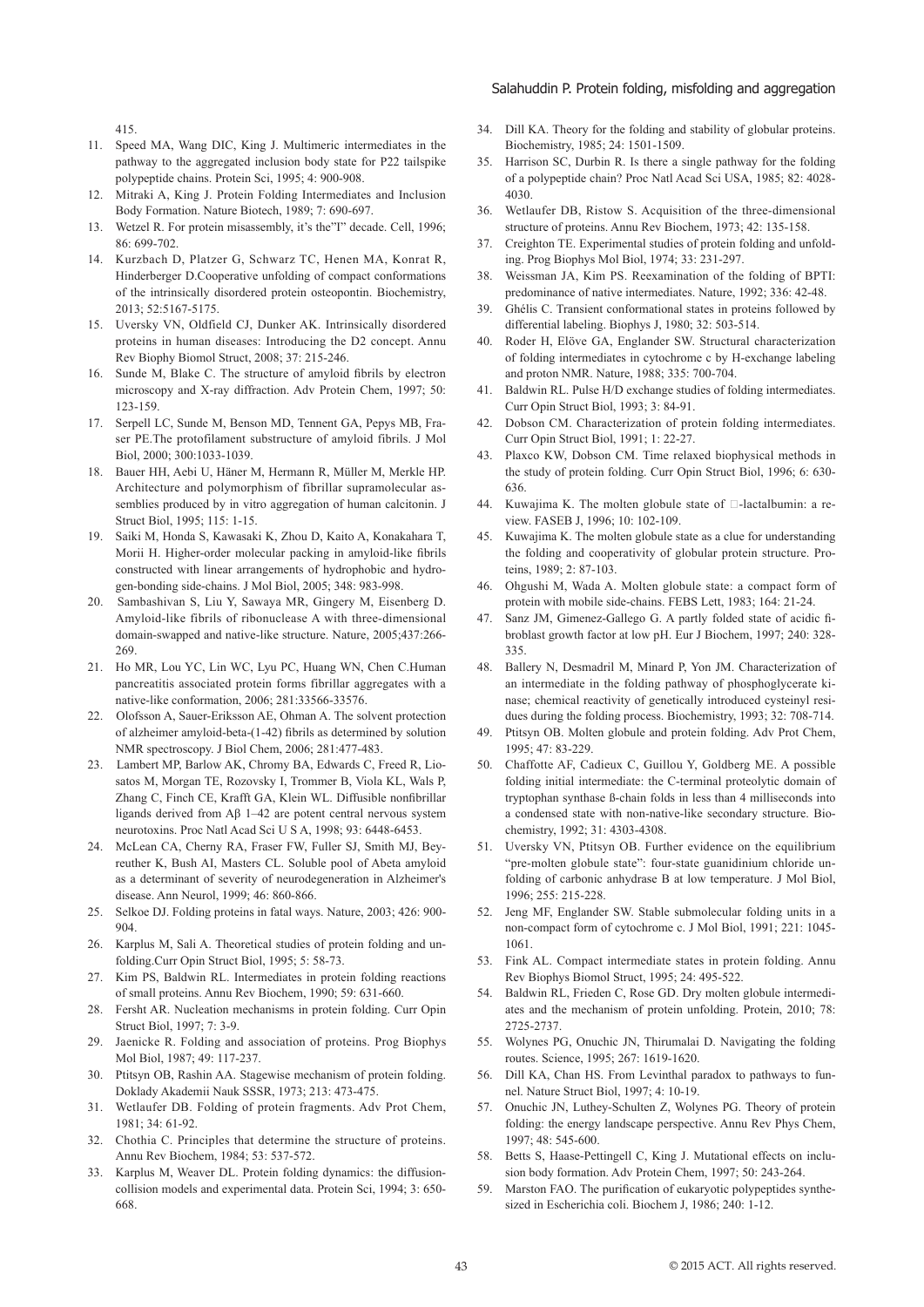- 60. Clark PL. Protein folding in the cell: reshaping the folding funnel. Trends Biochem Sci, 2004; 29: 527-534.
- 61. Hartl FU, Hayer-Hartl M. Converging concepts of protein folding in vitro and in vivo. Nat Struct Mol Biol, 2009; 16: 574-581.
- 62. Wolynes PG. Evolution, energy landscapes and the paradoxes of protein folding. Biochimie, 2014; S0300-9084: 00389-7.
- 63. Zimmerman SB, Trach SO. Estimation of macromolecule concentrations and excluded volume effects for the cytoplasm of Escherichia coli. J Mol Biol, 1991; 222: 599-620.
- 64. Mattoo RU, Goloubinoff P. Molecular chaperones are nanomachines that catalytically unfold misfolded and alternatively folded proteins. Cell Mol Life Sci, 2014; 71: 3311-3325.
- 65. Duncan EJ, Cheetham ME, Chapple JP, van der Spuy J. The Role of HSP70 and Its Co-chaperones in Protein Misfolding, Aggregation and Disease. Subcell Biochem, 2015; 78: 243-273.
- 66. Dahiya V, Chaudhuri TK. Chaperones GroEL/GroES accelerate the refolding of a multidomain protein through modulating onpathway intermediates. J Biol Chem, 2014; 289: 286-298.
- 67. Wang JD, Weissman JS. Thinking outside the box: new insights into the mechanisms of GroEL-mediated proteinfolding. Nat Struct Biol, 1999; 6: 597-600.
- 68. Midic U, Oldfield CJ, Dunker AK, Obradovic Z, Uversky VN. Protein disorder in the human diseasome: unfoldomics of human genetic diseases. BMC Genomics, 2009; 10 Suppl 1:S12. doi: 10.1186/1471-2164-10-S1-S12.
- 69. Jucker M, Walker LC.Self-propagation of pathogenic protein aggregates in neurodegenerative diseases. Nature, 2013; 501:45-51.
- 70. Caughey B, Lansbury PT. Protofibrils, pores, fibrils, and neurodegeneration: separating the responsible protein aggregates from the innocent bystanders. Annu Rev Neurosci, 2003; 31:267-298.
- 71. Glabe CG. Common mechanisms of amyloid oligomer pathogenesis in degenerative disease. Neurobiol Aging, 2006; 27: 570-575.
- 72. Walsh DM, Selkoe DJ. Aβ oligomers a decade of discovery. J Neurochem, 2007; 101: 1172-1184.
- 73. Conway KA, Lee SJ, Rochet JC, Ding TT, Williamson RE, Lansbury PT. Acceleration of oligomerization not fibrillization is a shared property of both alpha-synuclein mutations linked to early-onset Parkinson's disease. Implication for pathogenesis and therapy. Proc Natl Acad Sci USA, 2000; 97: 571-576.
- 74. Sousa MM, Cardoso I, Fernandes R, Guimaraes A, Saraiva MJ. Deposition of transthyretin in early stages of familial amyloidotic polyneuropathy. Am J Pathol, 2001; 159: 1993-2000.
- 75. Kayed R, Head E, Thompson JL, McIntire TM, Milton SC, Cotman CW, Glabe CG. Common structure of soluble amyloid oligomers implies common mechanism of pathogenesis. Science, 2003; 300: 486-489.
- 76. Haass C, Selkoe DJ. Soluble protein oligomers in neurodegeneration: lessons from the Alzheimer's amyloid beta-peptide. Nat Rev Mol Cell Biol, 2007; 8: 101-112.
- 77. Dickson DW. Correlation of synaptic and pathological markers with cognition of the elderly. Neurobiol Aging, 1995; 16: 285-298.
- 78. Hsia AY, Masliah E, McConlogue L, Yu GQ, Tatsuno G, Hu K, Kholodenko D, Malenka RC, Nicoll RA, Mucke L. Plaque-independent disruption of neural circuits in Alzheimer's disease mouse models. Proc Natl Acad Sci USA, 1999; 96: 3228-3233.
- 79. Philo JS, Arakawa T.Mechanisms of protein aggregation. Curr Pharm Biotechnol, 2009; 10:348-351.
- 80. Fändrich M, Meinhardt J, Grigorieff N.Structural polymorphism of Alzheimer Abeta and other amyloid fibrils. Prion, 2009; 3:89-93.
- 81. Invernizzi G, Papaleo E, Sabate R,Ventura S. Protein aggregation: mechanisms and functional consequences. Int J Biochem Cell Biol, 2012; 44: 1541-1554.
- 82. Chiti F, Dobson CM. Protein misfolding, functional amyloid, and human disease. Annu Rev Biochem, 2006; 75: 333-366.
- 83. Harper JD, Lansbury Jr PT. Models of amyloid seeding in Alzheimer's disease and scrapie: mechanistic truths and physiological consequences of the time-dependent solubility of amyloid

proteins. Annu Rev Biochem, 1997; 66: 385-407.

- 84. Jarrett JT, Lansbury Jr PT. Seeding one-dimensional crystallization of amy-loid: a pathogenic mechanism in Alzheimer's disease and scrapie? Cell, 1993; 73:1055-1058.
- 85. Sabate R, Gallardo M, Estelrich J. An autocatalytic reaction as a model for the kinetics of the aggregation of beta-amyloid. Biopolymers, 2003; 71: 190-195.
- 86. Nielsen L, Khurana R, Coats A, Frokjaer S, Brange J, Vyas S, Uversky VN, Fink AL. Effect of environmental factors on the kinetics of insulin fibril formation: elucidation of the molecular mechanism. Biochemistry, 2001; 40: 6036-6046.
- 87. Bhak G, Choe YJ, Paik SR. Mechanism of amyloidogenesis: nucleation-dependent fibrillation versus double-concerted fibrillation. BMB Reports, 2009; 42: 541-551.
- 88. Oosawa F, Asakura S. Thermodynamics of the Polymerization of Proteins. 1975. Academic Press: New York.
- 89. 89.Ferrone, F. Analysis of protein aggregation kinetics. Methods. Enzymol, 1999; 309: 256-274.
- 90. Munishkina LA, Cooper EM, Uversky VN, Fink AL.The effect of macromolecular crowding on protein aggregation and amyloid fibril formation. J Mol Recognit, 2004; 17:456-464.
- 91. Lu JX, Qiang W, Yau WM, Schwieters CD, Meredith SC, Tycko R.Molecular structure of β-amyloid fibrils in Alzheimer's disease brain tissue. Cell, 2013; 154:1257- 1268.
- 92. Chimon S, Ishii Y. Capturing intermediate structures of Alzheimer's beta amyloid, Abeta(1-40), by solid-state NMR spectroscopy. J Am Chem Soc, 2005; 127: 13472-13473.
- 93. Yu L, Edalji R, Harlan JE, Holzman TF, Lopez AP, Labkovsky B, Hillen H, Barghorn S, Ebert U, Richardson PL, Miesbauer L, Solomon L, Bartley D,Walter K, Johnson RW, Hajduk PJ, Olejniczak ET. Structural Characterization of a Soluble Amyloid beta-Peptide Oligomer. Biochemistry, 2009; 48: 1870-1877.
- 94. Arispe N. Architecture of the Alzheimer's A beta P ion channel pore. J Membr Biol, 2004; 197: 33-48.
- 95. Kayed R, Lasagna-Reeves CA. Molecular mechanisms of amyloid oligomers toxicity. J Alzheimers Dis, 2013; 33: S67-S78.
- 96. Quist A, Doudevski I, Lin H, Azimova R, Ng D, Frangione B, Kagan B, Ghiso J, Lal R. Amyloid ion channels: a common structural link for protein-misfolding disease. Proc Natl Acad Sci U S A, 2005; 102:10427-10432.
- 97. Kawahara M, Kuroda Y, Arispe N, Rojas E. Alzheimer's beta -Amyloid, human islet amylin, and prion protein fragment evoke intracellular free calcium elevations by a common mechanism in a hypothalamic GnRH neuronal cell line. J Biol Chem, 2000; 275: 14077-14083.
- 98. Kagan BL, Azimov R, Azimova R. Amyloid peptide channels. J Membr Biol, 2004; 202:1-10.
- 99. Kagan BL, Hirakura Y, Azimov R, Azimova R, Lin MC. The channel hypothesis of Alzheimer's disease: Current status. Peptides, 2002; 23: 1311-1315.
- 100. Yatin SM, Aksenova M, Aksenov M, Markesbery WR, Aulick T, Butterfield DA. Temporal relations among amyloid beta-peptideinduced free-radical oxidative stress, neuronal toxicity, and neuronal defensive responses. J Mol Neurosci, 1998; 11: 183-197.
- 101. Takashima A, Noguchi K, Sato K, Hoshino T, Imahori K. Tau protein kinase I is essential for amyloid betaprotein-induced neurotoxicity. Proc Natl Acad Sci U S A, 1993; 90: 7789-7793.
- 102. Kawahara M, Ohtsuka I, Yokoyama S, Kato-Negishi M, Sadakane Y. Membrane incorporation, channel formation, and disruption of calcium homeostasis by Alzheimer's β-amyloid protein. Int J Alzheimers Dis, 2011; 2011: 304583.
- 013. Kayed R, Sokolov Y, Edmonds B, McIntire TM, Milton SC, Hall JE, Glabe CG. Permeabilization of lipid bilayersis a common conformation-dependent activity of soluble amyloid oligomers in protein misfolding diseases. J Biol Chem, 2004; 279: 46363- 46366.
- 104. Kayed R, Pensalfini A, Margol L, Sokolov Y, Sarsoza F, Head E,